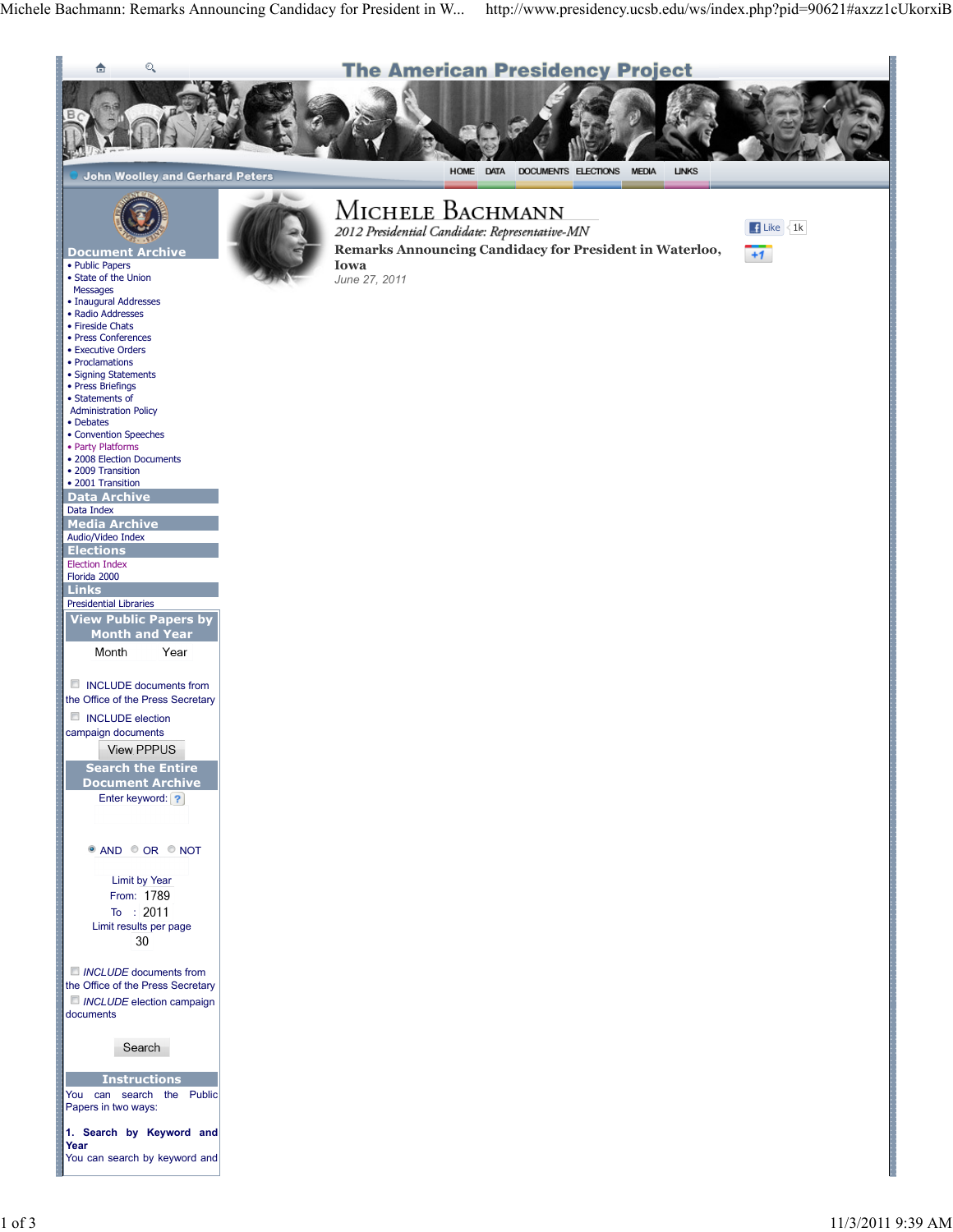**Share** 

A Print

Report Typo

Michele Bachmann for President Location:

COLLECTION: Campaign 2012 MICHELI **BACZMANN \*FOR PRESIDENT\*** 

> United States Iowa Font Size:

AAAA

 $z/\bar{z}$ 

The American Presidency Project

**f** my <mark>3 ℃ ★</mark>

facebook Name: The American Presidency Project

Promote Your Page Too

1105

choose the range of years within your search by filling out the boxes under Search the Public **Papers** 

2. View by Month and/or Year Select the month and/or year you would like information about and press View Public Papers. Then choose a Public Paper and the page will load for you.

Search Engine provided by the Harry S. Truman Library. Our thanks to

Jim Borwick and Dr. Rafee Che Kassim at Project Whistlestop for critical assistance in the implementation of the search function, and to Scott Roley at the Truman Library for facilitating this collaboration.

It's great to be in Iowa and even better to be in Waterloo where I was born. It's fitting to be here at the Snowden House, the place that once served as the home of the Waterloo Women's Club. I stand here today in front of many friends and family to formally announce my candidacy for President of the United States. I do so because I am grateful for the blessings God and this country have given to me, and not because of the position of the office, but because I am determined that every American deserves these blessings and that together we can once again strengthen America and restore the promise of the future. I want to bring a voice, your voice, to the White House, just as I have brought your voice to the halls of congress to secure the promise of the future for our generation and generations to come.

I often say that everything I needed to know I learned in Iowa. It was at Hawthorne and Valley Park Elementary Schools and my home, both a short distance from here, where those Iowan roots were firmly planted. It's those roots and my faith in God that guide me today. I'm a descendent of generations Iowans. I know what it means to be from Iowa — what we value and what's important. Those are the values that helped make Iowa the breadbasket of the world and those are the values, the best of all of us that we must recapture to secure the promise of the future.

Waterloo was different five decades ago when I grew up here. That elementary school building was a lot younger and for that matter so was I. Five decades ago when I went there to school the halls were teeming with young children who, like me, had dreams of their future. A future with promise and parents who wanted it to be filled with more opportunities than they had. Five decades ago America had less debt, in fact our national debt was less than 300 billion dollars. A gallon of gasoline was 31 cents, and owning a home was part of living the American dream. Today our debt is over 14 trillion dollars, a gallon of gas is still outrageously high, millions of homes are in foreclosure, and those dreams are distant for many Americans.

Times have changed here in Waterloo, but the people still have the same spirit we Iowans have come to exemplify. We work hard, we live within our means and we expect to pass on a better life to our children. But our government keeps getting bigger making it tougher for us to pass on that life, causing our jobs to go overseas and spending more of the money we make, while we keep less of it.

Don't mistake my happy memories of growing up in Waterloo as pining for the past. I recognize it's impossible to turn the clock back and go back to a different day. Instead, I want this moment to serve as a reminder about the best of who we are as a nation, what our values are, and what went in to making America great to capture its best for the promise of the future. I want my candidacy for the presidency to stand for the moment when "we the people" reclaimed our independence from a government that has gotten too big, spends too much and has taken away too much of our liberty.

Americans have always confronted challenges. Ours is a history marked by struggles as well as prosperity. My early days were difficult as they were for many Americans, especially during the time when my mother struggled to raise us after divorce. But we made our own way. We depended on our neighbors and ourselves and not our government for help. We trusted in God and our neighbors and not in Government. Americans still have that same spirit. But government keeps trying to erase it because government thinks it knows better — that government can create jobs, and make a better life for all of us, even make us healthier! But that's NOT the case. We have to recapture our founders' vision of a constitutionally conservative government if we are to secure the promise of the future.

I'm also here because Waterloo laid the foundation for my own roots in politics. I never thought that I would end up in public life. I grew up here in Iowa. My grandparents are buried here. I remember how sad I was leaving Iowa to go to Minnesota in the sixth grade, because this part of Iowa was all I knew — I remember telling my parents that we couldn't move to Minnesota because I hadn't even been to Des Moines to see the state capitol.

I grew up a democrat. My first involvement in politics was working for Jimmy Carter's election in 1976. But when I saw the direction President Carter took our country; how his big spending liberal majority grew government, weakened our standing in the world, and how they decreased our liberties, I became a Republican. I remember standing in the kitchen of my grandma's house on Lafayette Street in Waterloo listening to my dad, a Democrat debating the merits of the Great Society with my grandmother, a Republican. I remember her prophetic admonition to my father that the Great Society wouldn't work because it wouldn't be my father's generation who paid for it, but rather my brother, David and me. And now that prediction has come true and neither my democrat father nor my republican grandmother would have condoned this spending and debt.

I hadn't planned on getting into politics. I loved the law and went to law school. I went on to William and Mary to become a tax lawyer. Together with my husband we started a successful small business.

When I saw the problems with our local school district and how academic excellence was being eroded by federal government interference with the local schools, I decided to do more than just complain about it. One of those Iowa values instilled in me was to always leave whatever you were involved with better than when you found it, so I decided to seek public office to make our local school district better. I didn't seek public office for fortune or power, but simply to make life better in our community and education better for our children. And now I seek the presidency not for vanity, but because America is at a crucial moment and I believe that we must make a bold choice if we are to secure the promise of the future.

We cannot continue to kick the can of our problems down the road, because they are problems of today and not tomorrow.

- We cannot continue to rack up debt on the backs of future generations.
- We can't afford an unconstitutional health plan that costs too much and is worth so little.
- And we can't afford four more years of failed leadership at home and abroad.
- We can't afford four more years of millions of Americans out of work or in jobs that pay too little to support their families.
- We can't afford four more years of a housing crisis that is devaluing our homes and making home ownership impossible for many Americans.
	- We can't afford four more years of a foreign policy that leads from behind and doesn't stand up for our friends and stand up to our enemies.
- We can't afford four more years of Barack Obama.

As a constitutional conservative, I believe in the Founding Father's vision of a limited government that trusts in and preserves the unlimited potential of the American people. I don't believe that the solutions to our problems come from Washington: more than ever, Washington IS the problem, and the real solutions will come from our businesses, our communities, our schools and the most basic and powerful unit of all-our families.

We've started another campaign season, almost when it seemed like the last one just ended. Through all of the rancor of the campaign, let us always remember that there is much more that unites us than divides us. Our problems don't have an identity of party, they are problems created by both parties.

Americans agree that our country is in peril today and we must act with urgency to save it. And Americans aren't interested in affiliation; they are interested in solutions, and leadership that will tell the truth. And the truth is that Americans ARE the solution and not the government!

This election is about big issues, not petty ones. When all is said and done, we cannot be about big government as usual. Then America will lose.